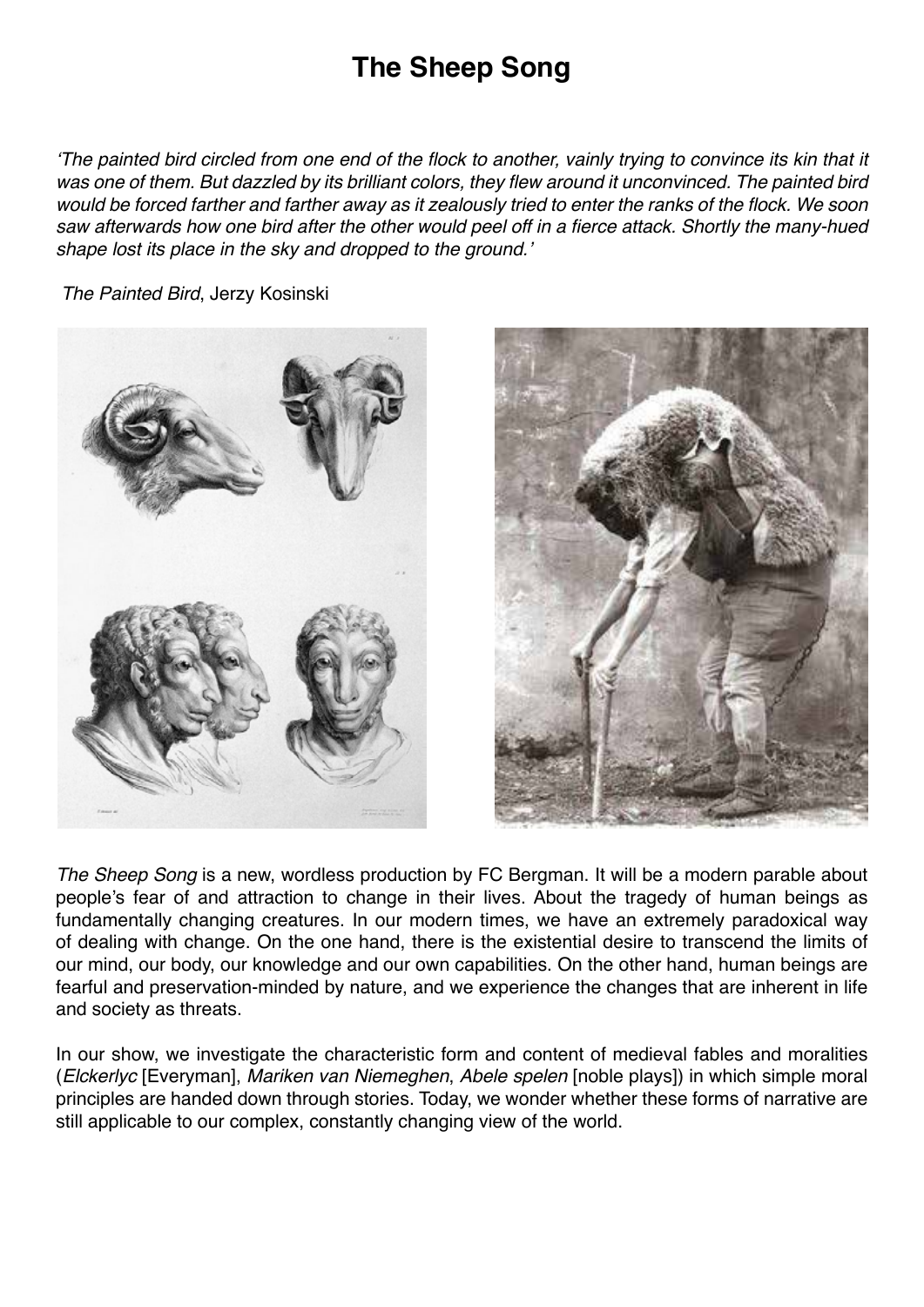

The central figure in our story is a sheep that one day decides to rise above himself. Like in a Faustian pact with the devil, he decides to become human. The Sheep is an innocent, pure being that lives in a world where good and evil don't exist. He enters the human world in which he's confronted with diffuse and ambiguous moral and religious principles. The Sheep tries as best he can to adapt to his new surroundings. He ends up in a tragic, intermediate state as half-human, half-sheep. When he returns to his own kind, he is no longer recognized. The Sheep's metamorphosis enables us to think about what it means to be human.



We see the setting as a dark black emptiness, the cosmic void as the scene of action for our main character. A large church bell floats above the heads of the audience. To the left and right are two portals, representing heaven and hell. A scene-wide conveyor belt literally sets the journey, the odyssey, of our main character in motion and, at times quickly, at times slowly, lets characters and set pieces glide across the stage like a revue of life. Along the way, he meets fellow-sufferers in a group therapy session, a strange buffoon who introduces him to the world of crime and punishment through aggressive puppet theatre; a blind woman who gives birth to his deformed child; a xenophobic group of people who humiliate and suppress him... The majority of the performance takes place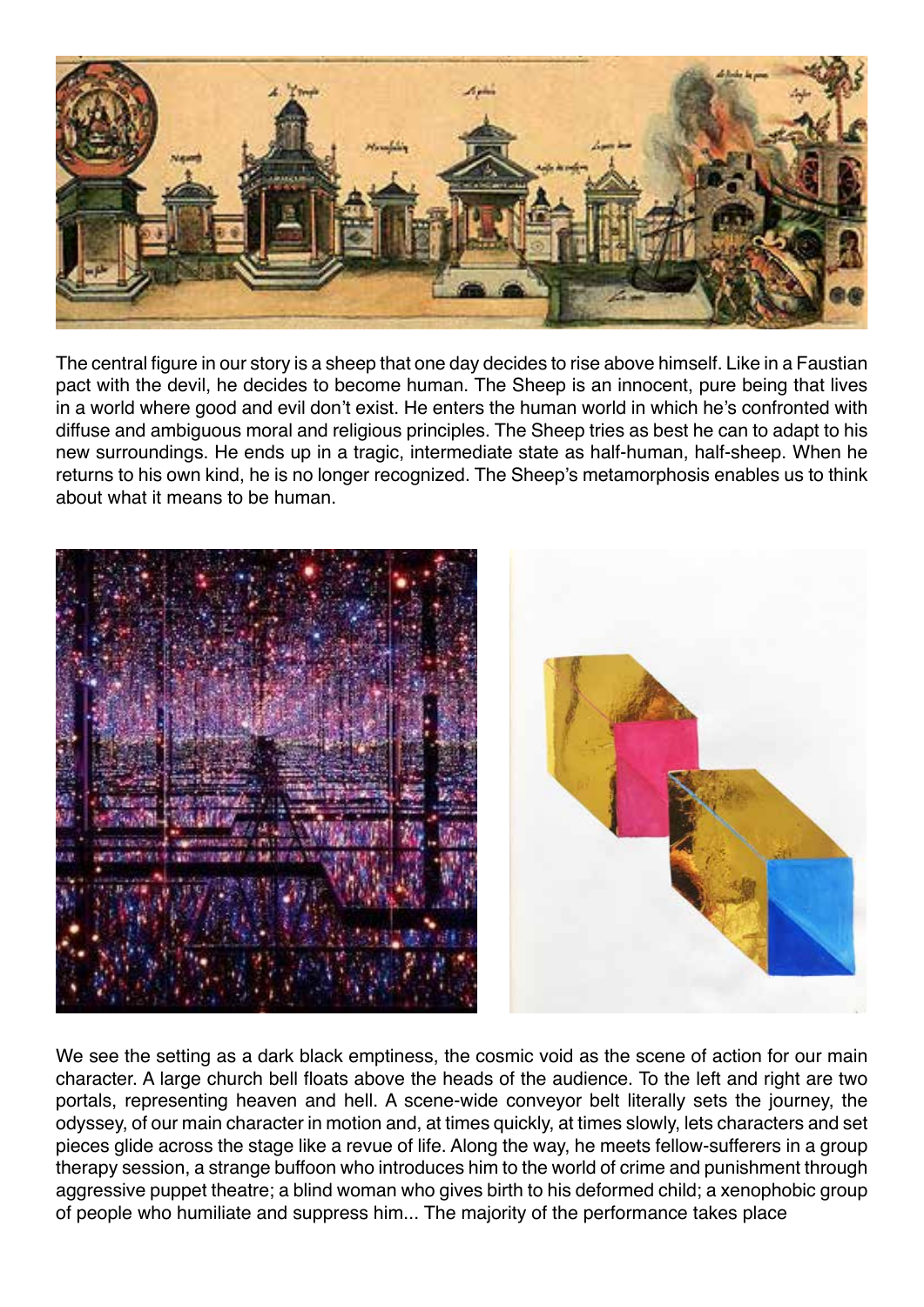in this almost two-dimensional universe. Then, as the plot of the performance accelerates, we open the space and offer our main character literally and figuratively perspective. At this point the cosmos takes over in a choreography of stars, meteors, galaxy's and black holes.

We were inspired by Goethe's Faust, Mary Shelley's Frankenstein, Metamorphoses of Ovid, the history of medieval theatre and films like *Eraserhead* and The Elephant Man by David Lynch, Annihilation by Alex Garland, Under the Skin by Jonathan Glazer....

The four core members of FC Bergman will play all of the characters, complemented by an extremely physically-acting performer in the role of half-sheep. He will be enveloped in an advanced robotic suit with sensitive built-in electronics that enable the wearer to convey facial expressions.

Premiering in late January 2021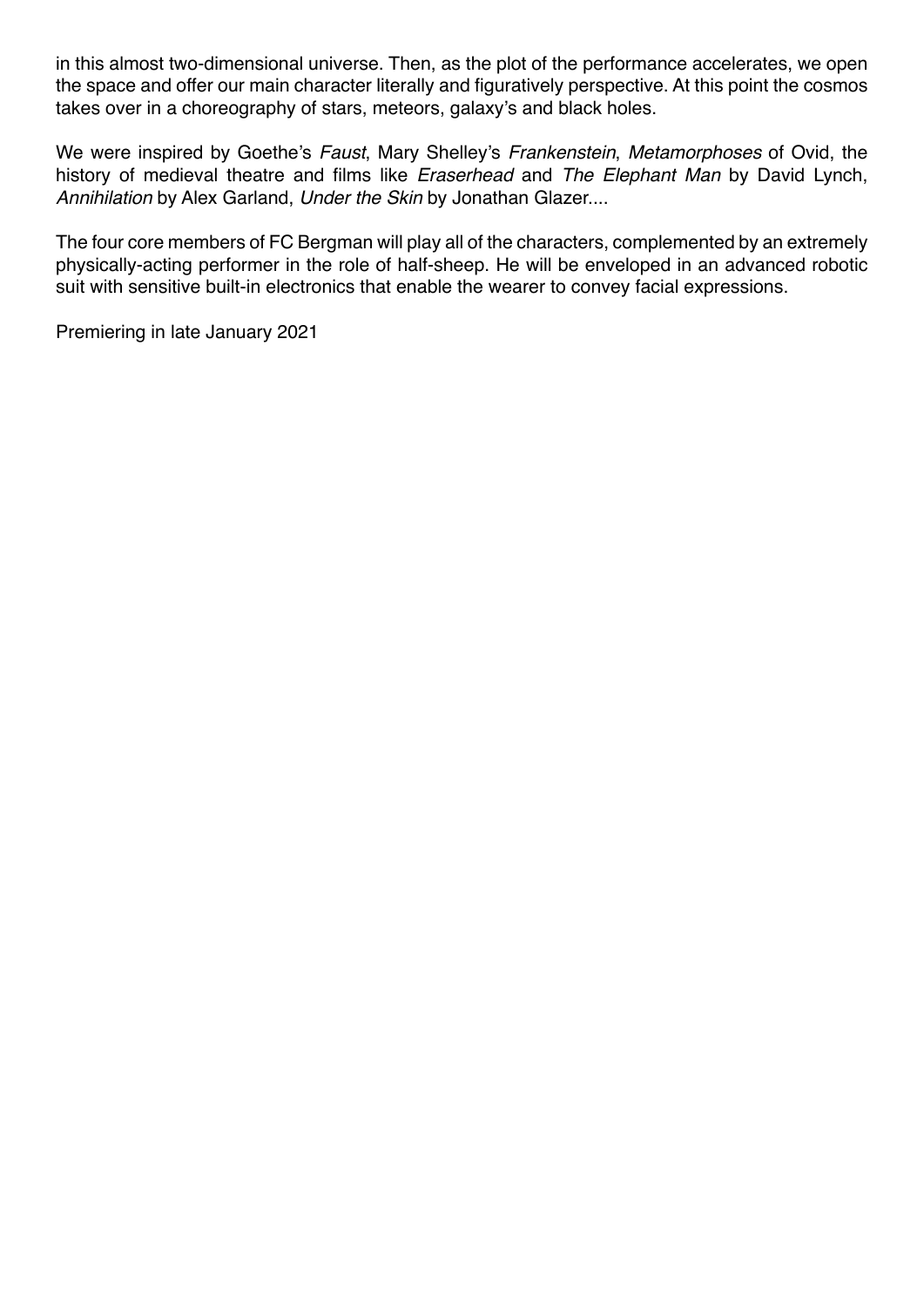## **Character description The Sheep Song**

## THE SHEEP



An anonymous sheep floating numbly in the status quo of an equally anonymous flock, makes the overnight decision to become a human being. Assisted by a modest yet ubiquitous Faustian guide he learns what it takes to be part of human kind, and, once able to walk upright, speak and read, he finds access to a universe of lustrous opportunities and bitter traps. Since sheep and man will always be equally mortal.

#### THE SHEPHERD ORPHEUS



A common shepherd routinely and prosaically takes care of his flock, humming a little ditty along the way. His voice however enchants the Sheep so deeply that instead of a farmer in body warmer and cap the Sheep discerns Orpheus himself, whose divine power he cannot resist. From now on his dream and only goal is being like this ultimate godlike human himself. In his clumsy odyssey, from time to time the Sheep returns to the comfort of his shepherd's soothing voice, until the sheep herder, as is done with disobedient cattle, one day simply slits his throat.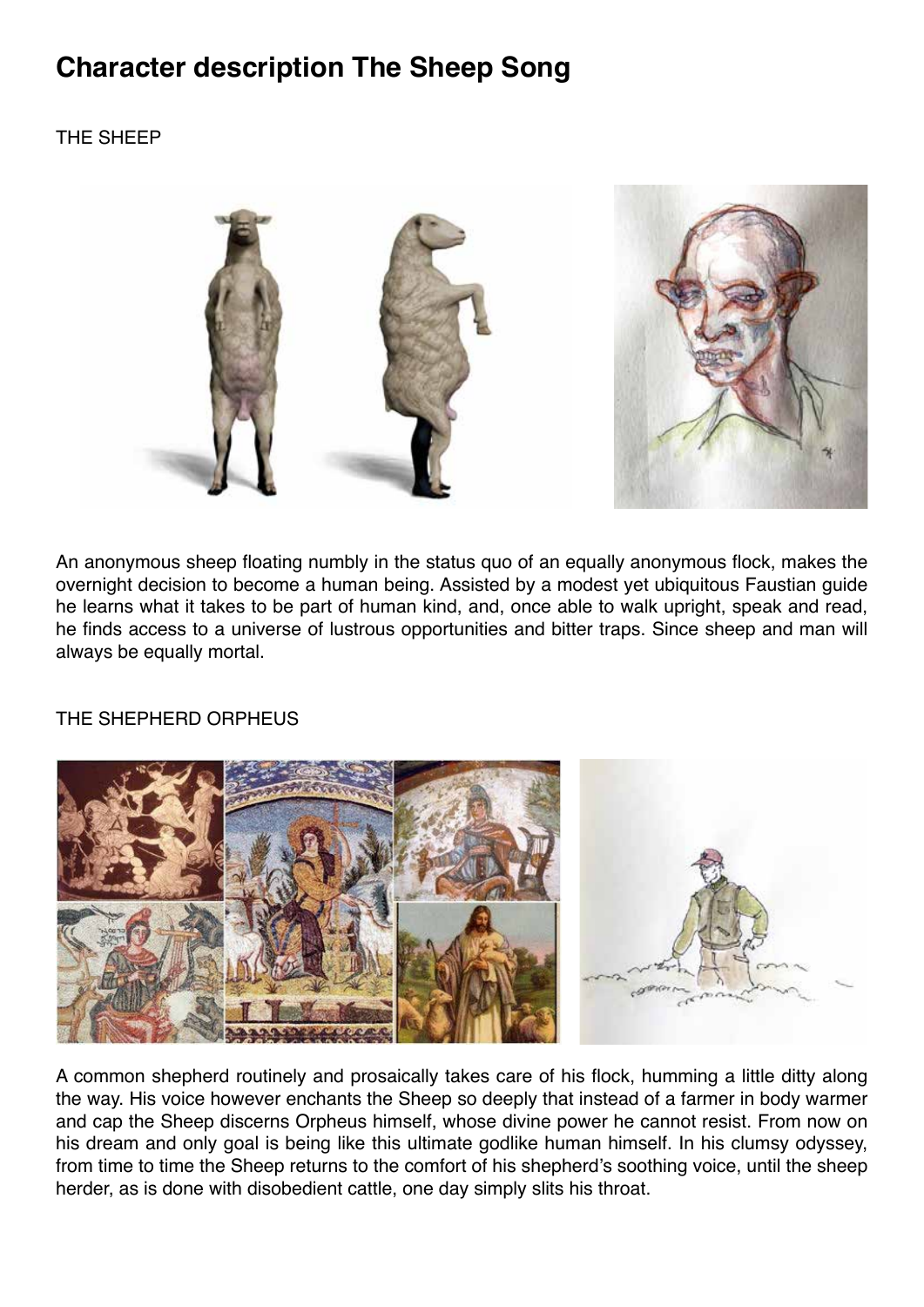

Rather representing the Sheep's conscience than impersonating pure Evil, this mumbling appearance carrying a goat on his shoulder, his naked body scarlet red, will be the Sheep's inseparable companion along his quest for human incarnation. He silently assists the Sheep's first steps of hubris into human existence, and thus into the inevitable fall. Lost and stranded somewhere halfway between sheep and man, the Devil confronts his poor pupil with his personal failure, by showing off his own unlimited and infinite metamorphosis, whereupon he vanishes into the void.

THE BLIND WOMAN



Prosaic reality. A woman with dark glasses, equipped with a white cane and a guide dog, passes by, ignorant of her importance to the Sheep. He chooses her, or rather, in one way or another he succeeds in making her choose him to love, to mate, to marry, to breed. They don't listen to her guide dog objecting ominously. Is it her blindness or his adaptability that facilitates this strange yet genuine love affair? Either way, as love affairs do, it gives rise to offspring.

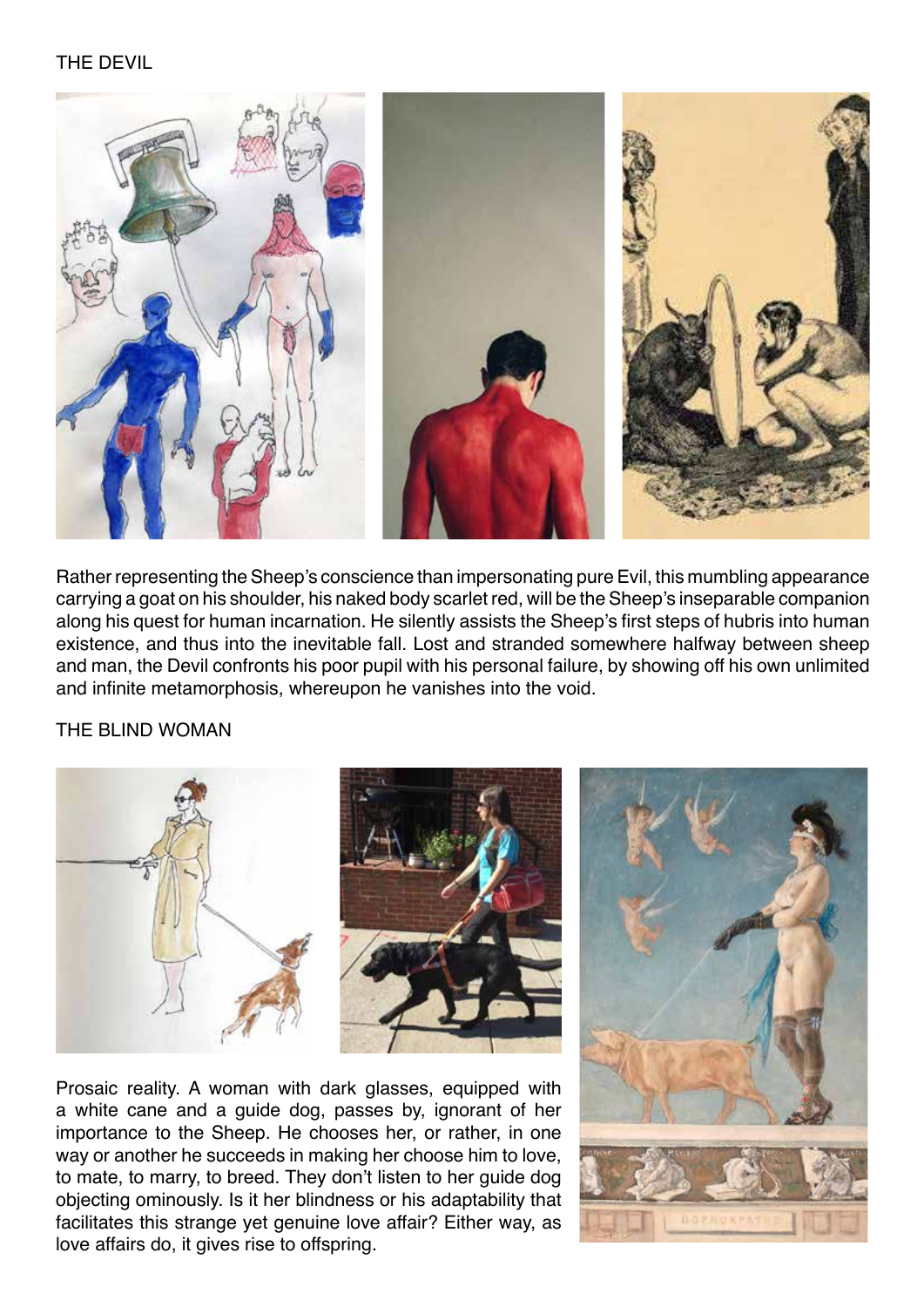## THE PUPPETEER



Once penetrated into human society, the Sheep encounters a puppeteer carrying a dirty old mobile puppet theater. He offers to put on a little performance for him, like a bone thrown to a dog. The utterly strict, moral content of his little play – a sinful, unchaste puppet gets severely punished by a violent God - is almost drowned by the brutal, obscene humor and the aggression in the puppeteer's performance. We don't know which affects the Sheep the most. Later on the disruptive puppet master appears again, but while in this second play the puppet again cannot restrain his sins and guilt-ridden expects God's punishment, God doesn't show up this time. Desperate by God's absence, the little puppet finally punishes himself even harder. We will meet the small, scruffy and forlorn puppet later again, passing by, searching in vain for God.